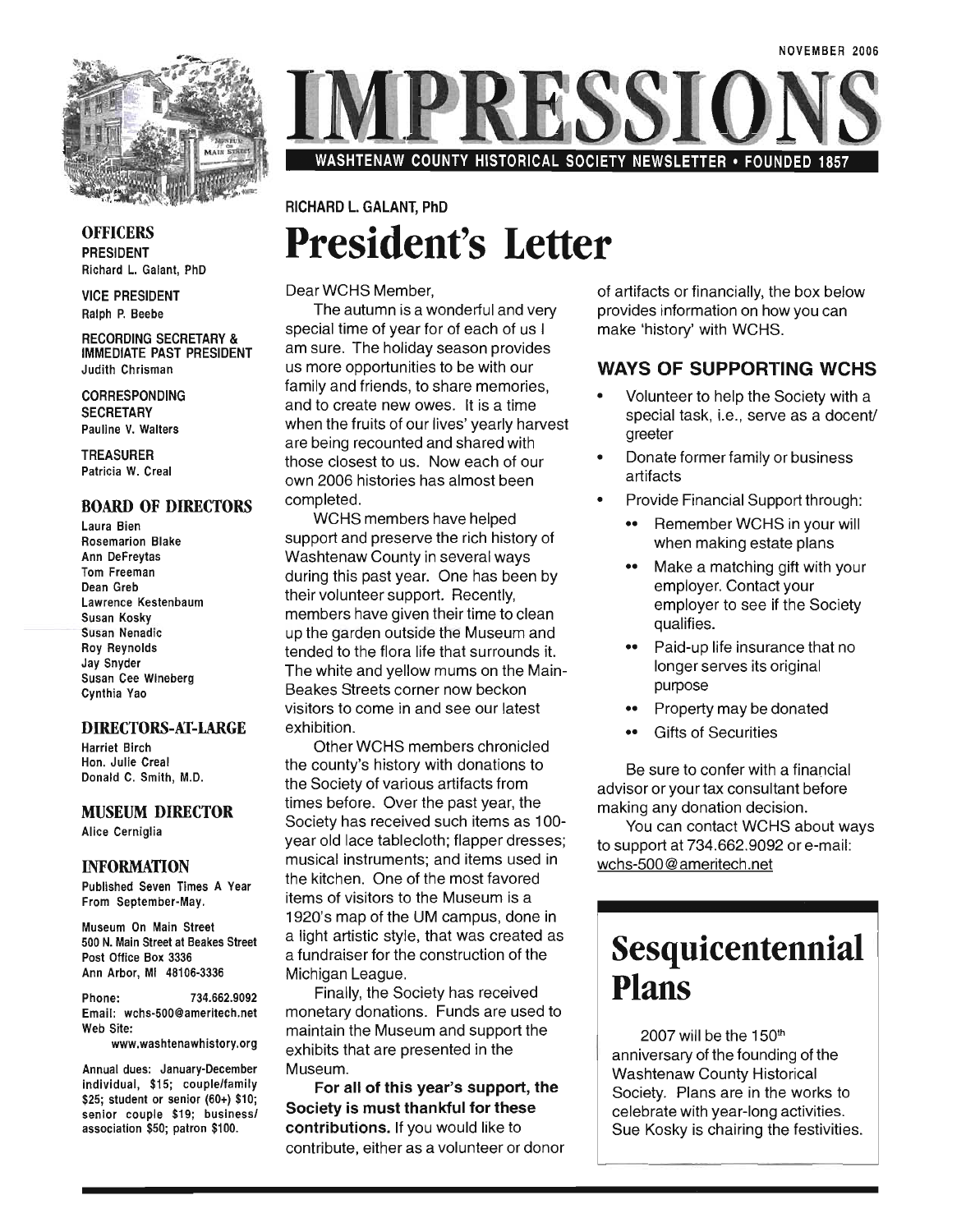#### GRACESHACKMAN

# **Germans That Came to Washtenaw County in the 1800s**

On Sunday, October 15, 2006, Grace Shackman, a local historian and author, told Washtenaw County Historical Society members and guests at the Glacier Hills Retirement Community about her research on the Germans that came to Washtenaw County in the 1800s. She employed PowerPoint to project images on the large screen.

In 1825, Conrad Bissinger was the first German to come to Washtenaw County. Shortly thereafter he left the area only to return later and thus qualifies as the first German in the county. By 1829, large numbers of Germans began to arrive, many via the Erie Canal. The first families to stay were the Manns in town and the Allmendingers and Schillers just out of town.









Bottom Left: Bet hl ehem Church, built in 1845, at the corner of West Washington and South First Streets.



Zion Lutheran Church, 1870s, at the corner of South Fifth Avenue and East Washington Street.

By 1831 , the German families wanted a German church. Pastor Friedrich Schmid, a graduate of the seminary in Basal, Switzerland, was sent, in 1833, from Stuttgardt, Germany, to minister to the German families. He founded the first German church in Michigan just west of Ann Arbor on Jackson Road.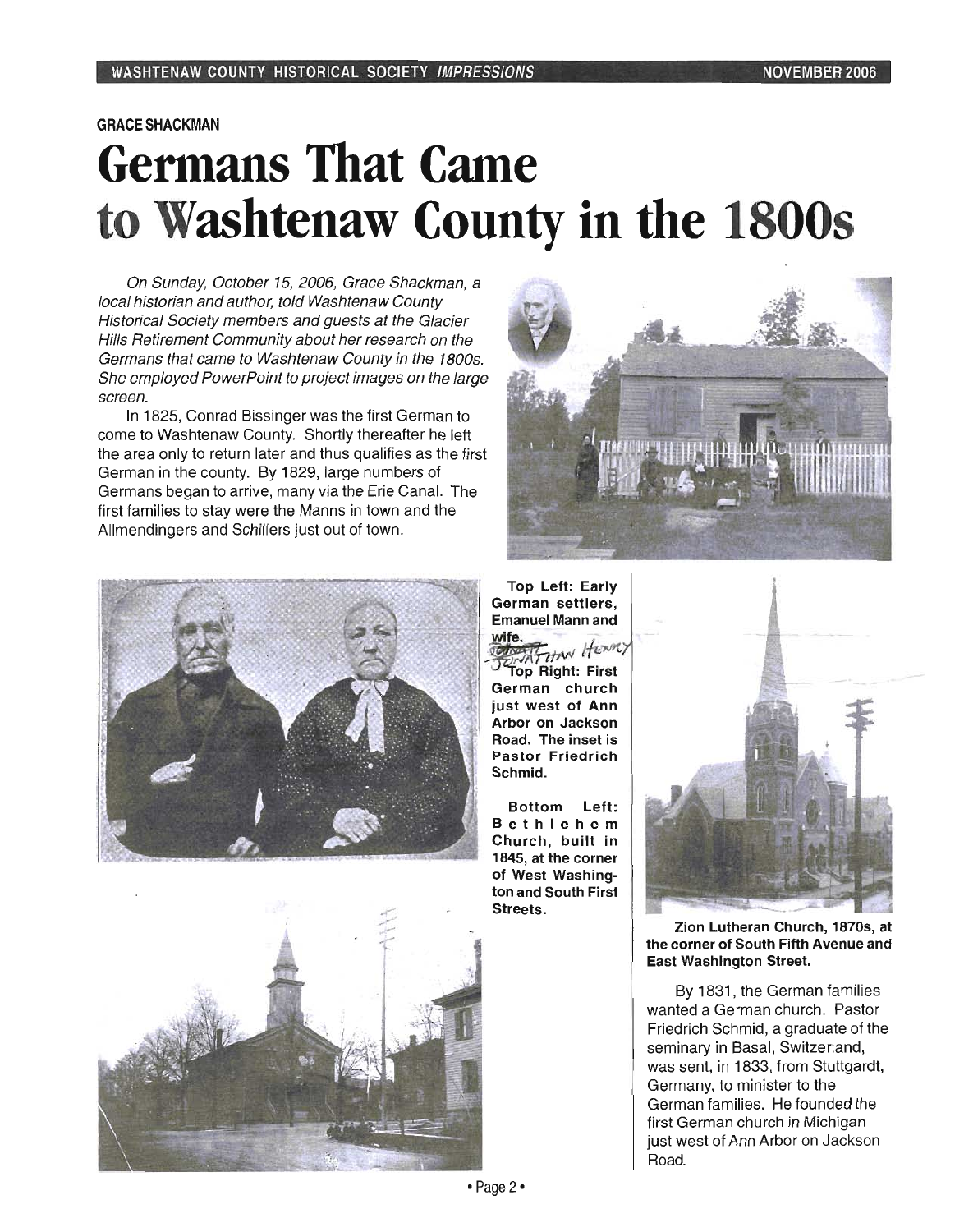#### **WASHTENAW COUNTY HISTORICAL SOCIETY** *IMPRESSIONS* $\overline{a}$  **and**  $\overline{b}$  **and**  $\overline{b}$  **and**  $\overline{b}$  **and**  $\overline{b}$  **and**  $\overline{b}$  **and**  $\overline{b}$  **and**  $\overline{b}$  **and**  $\overline{b}$  **and**  $\overline{b}$  **and**  $\overline{b}$  **and**  $\overline{b}$  **and**  $\overline{b}$  **and \**



**Top Left: New Bethlehem Church, begun in 1896, on South Fourth Avenue. Top Right: Home of Karl and Fredericke Rominger on 215 South Fifth Avenue. Bottom Right: Typical German-style interior of a home.** 

**Bottom Left: Ann Arbor Organ Works owned by David Allmendinger.** 

**Right: Ann Arbor Bottling Works, 122 East Washington Street, W. Fred** SGHanderer, prop. WA*6NUR*'S BLACKSMITH SHUP, ASHLEY ST., LATER vfOTf) **8'1** /'f~N~Y o m

Most of the families were Lutherans, with a few German Methodists and some Catholics. Pastor Schimd founded many churches in the county and as far away as Saginaw. To be a member of his church, one only had to be German and Christian.

In 1845, the German community, which had been steadily growing, built the Bethlehem Church at the corner of West Washington and South First Streets.

-In 1847, the German Methodists organized a church on the corner of Jefferson and Fourth Streets. Then in the 1870s, because of a disagreement, the Bethlehem congregation split and some formed the Zion Lutheran Church which they built at the corner of South Fifth Avenue and East Washington Street.

Beginning in 1896, the remaining members of the Bethlehem group spent twenty years building a new church on South Fourth Avenue.

Germans arrived in waves, usually for economic reasons or because of war, draft or politics. Karl and Fredericke Rominger left Germany after his



involvement in a failed 1848 Revolution. They settled in Ann Arbor and Karl was the first German doctor. Their daughter, Marie, was the first female bookkeeper in town. Although the houses were built American-style, the interiors were typically German. The gardens were planted to reflect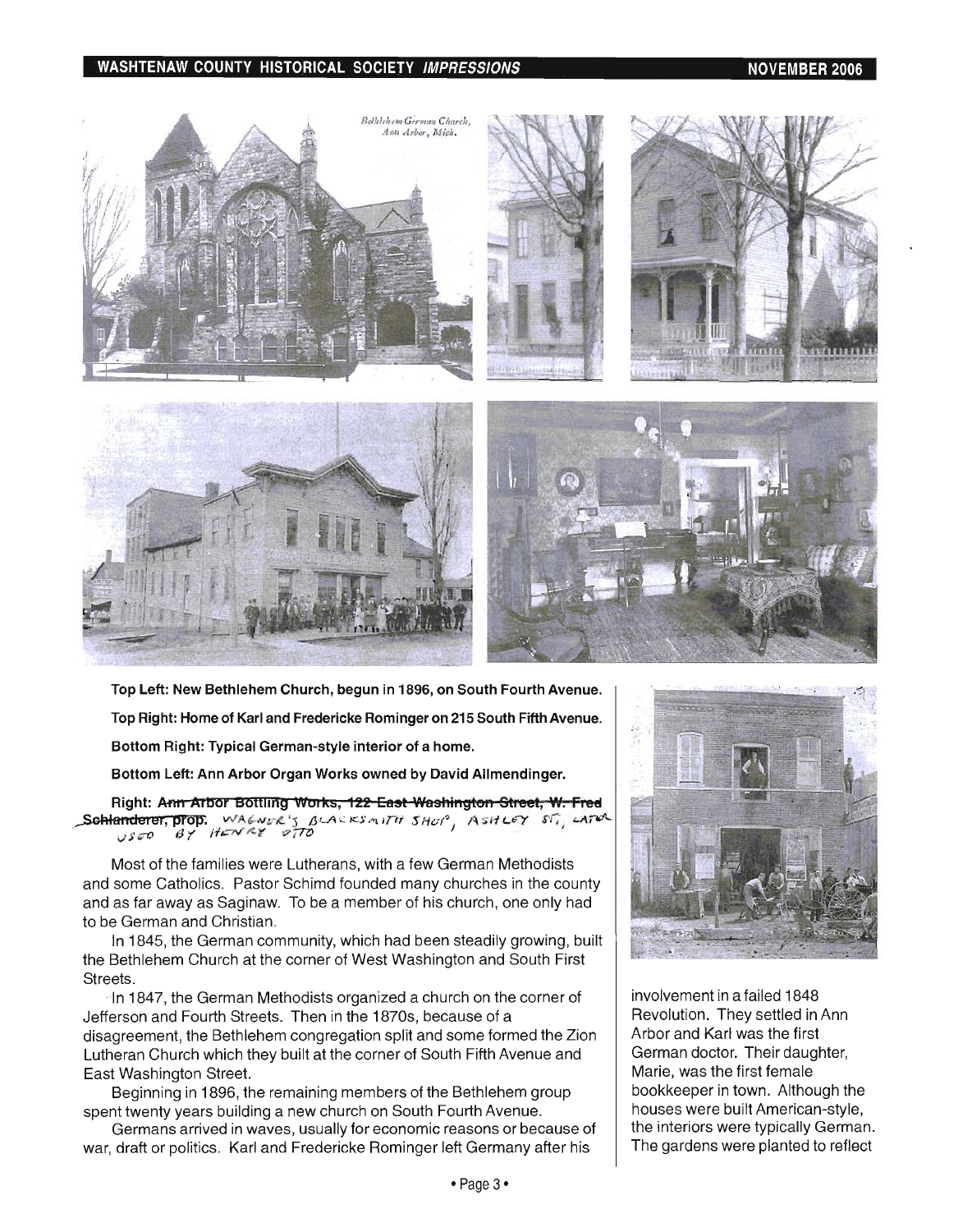#### WASHTENAW COUNTY HISTORICAL SOCIETY IMPRESSIONS NOTED THE RESOLUTION ON A RESOLUTION OF MELONE RESOLUTION OF R



Wagner's second blacksmith shop on Ashley Street, later rented to blacksmith and band leader, . Henry Otto.

The Germania gan iyay ke ama bayan mashiyahiya huga tun Club sold insurance but mainly served as a social center. Members met on the top floor located on West Washington Street. Today it is the Earle Restaurant.



Plays presented in the Swabish-dialect at the Schwaben Verein located on South Ashley Street.

their homeland with crops such as cabbage, mulberries and grapes.

The newcomers needed money or a backer to get here and become established. Often someone with a business here would send for help for the business or home. Many were involved in trades: bakers, blacksmiths, merchants, manufacturers, jewelers, restauranteurs and brewers.

The German families tried to recreate the German life-style with music and clubs. They kept their German language in their schools, newspapers, churches and many busineses until after World War I.

Although the men fled their homeland to avoid the wars and revolutions, they did not hesitate to enlist in the American Civil War and World Wars I and II.

Tuebingen has been Ann Arbor's Sister City since 1965. The area with its hills is like the Ann Arbor area. Two years ago some of the officials from Tuebingen came to Ann Arbor to plan the 2005 visit of Ann Arbor officials to celebrate the 40<sup>th</sup> anniversary of sisterhood. About a dozen Ann Arborites traveled to Tuebingen for the celebrations last year.



Bottom Left: The Lyra Male Chorus conducted by Professor Reuben Kempf.

Below: Henry Otto's Ann Arbor Band.

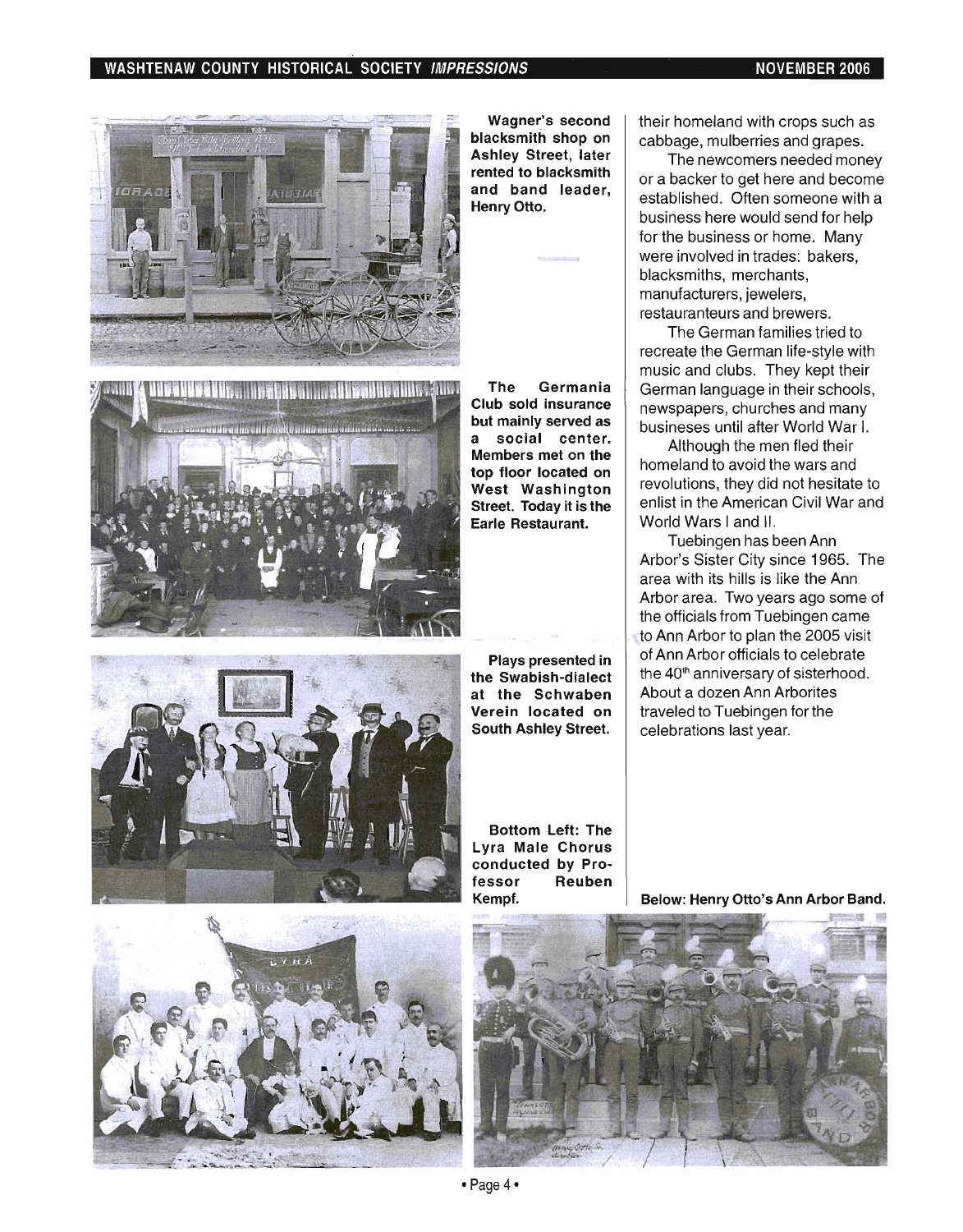#### WASHTENAW COUNTY HISTORICAL SOCIETY *IMPRESSIONS* NOVEMBER 2006 NOVEMBER 2006







Top Left: The Steuben Guards were the first local company to leave for the Civil War.

Center Left: Student soldiers of the Second World War at the Old German Restaurant.

Bottom Left: Tuebingen, Germany. Photo by Stanley Shackman

Top Right: Allmendinger store in Tuebingen, Germany. Photo by Stanley Shackman



## AROUND THE COUNTY **Upcoming Events**

Annual Christmas Sing Friday, December 15,2006 7 p.m. Dexter Area Historical Society Museum Inverness, Dexter



20th Annual Antique Show Friday, January 19 11-7 p.m and Saturday, January 20, 2007 9-5 p.m.

Washtenaw Farm Council Grounds 5055 Ann Arbor-Saline Rd., Saline 734-769-2219 or www.salinehistory.org. More than 50 juried dealers from far and near with a variety of quality antiques in two heated buildings. Fund Raiser for Saline Area Historical Society's two museums.

#### Genealogical Society of Washtenaw County. Sunday, January 28, 2007 1:30 p.m.

St. Joseph Mercy Hospital Education Center Auditorium.

Mark Harvey, State Archivist of Michigan, will lecture on "Genealogy of a House" followed by a class "Understanding Our Ancestor's Political Activities" by Larry Kestenbaum, Washtenaw County Clerk.

#### Valentine Teas

#### Saturday, February 10 and Sunday, Februay **11,** 2007 Seatings at 1:30 and 3:30 p.m..

Kempf House Museum, 312 S. Division, Ann Arbor 734-994-4898 or www.kempfhousemuseum.org Experience a traditional Victorian tea in a house museum setting.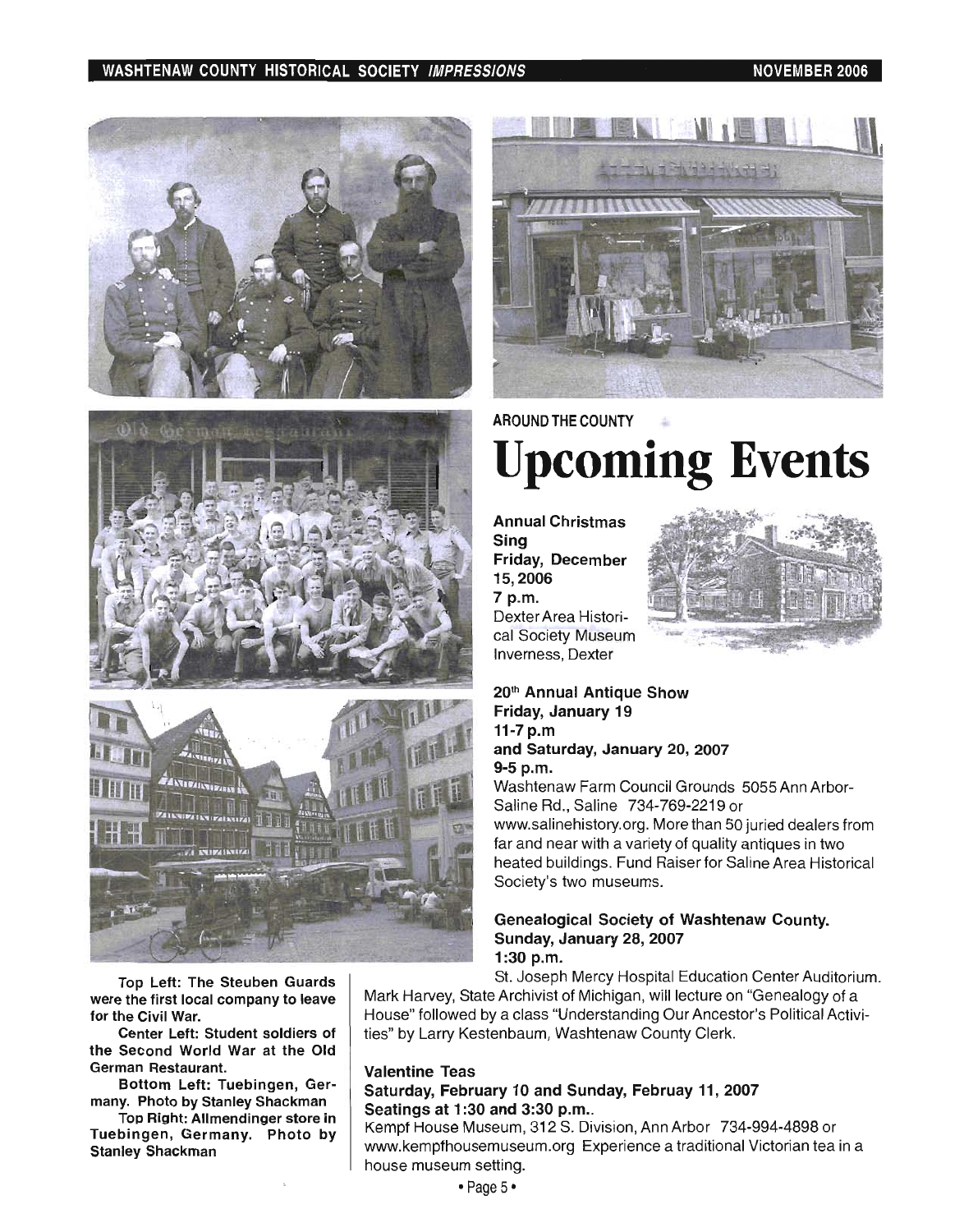# Upcoming **Events**  (cont.)

#### Bolcom & Morris and Friends Friday, February 23,2007, 8 p.m.

Kempf House Museum, 312 S. Division, Ann Arbor, 734-994-4898 or www.kempfhousemuseum.org. Experience an evening of music in a house museum setting. Reservations accepted after January 1, 2007

#### Genealogical Society of Washtenaw County, Sunday, February 25, 2007 1:30 p.m.

St. Joseph Mercy Hospital Education Center Auditorium Xavier Allen, local historical reenactor and storyteller, will lecture on 'The War of 1812-A Perspective from Upper Canada" followed by a class "War of 1812 History and Ancestors" by Carolyn Griffin and a panel of members.

#### DECEMBER 2, 2006 TO JANUARY 17, 2007

# **Lights, Ornaments** and Trees

This exhibit at the Museum on Main Street covers the use of lights, ornaments and trees popular in this county and this country from 1900 to the 1960s. Trees, ornaments and lights from the collection and on loan will be highlighted as well as reproductions of ornaments not readily available. The different periods of holiday decoration will be presented by use of the Society's collection of toys, clothing and dollhouses. We will feature some of our new acquisitions in this exhibit. This exhibit was researched with the help of our new volunteer, Carolyn Mitchell.

Our open house will be held on Sunday, December 10th<sub></sub> 2006 at 2:00 pm with a presentation about "Christmas Collectables" by certified appraiser of antiques, Dale Sirkle. Dale will talk about our display as well as bring examples of lights, trees and ornaments from his own collection. This talk is open to the public and all are welcome.

Colors: The history of the colors of Christmas date back to the Glo Ray lights "Paradise Tree" of 11<sup>th</sup> century



Europe. The color white represented Innocence, Red (the apple) knowledge and green the fir tree.

Ornaments: The first account we have of a decorated tree with ornaments in a home was 1605 in Strasbourg, Germany. The use of ornaments on a real tree spread in Germany with cookies, bread and nuts serving as decoration. Small gifts also made their way to the branches of hese "Sugar Trees."

Trees: The use of the Christmas tree was brought with German immigrants to the United States. In the 1880s, a Ladies Home Journal cover of Queen Victoria and Prince Albert (German) caught the social eye of the public and decorated trees became "the thing."

The glass ornaments of Lausha, Germany were seen by F.W. Woolworth who brought them to his Five and Dime stores in the early 1900s. The appeal of these colorful glass ornaments took hold with the American public.

Lights: Christmas trees were rarely lighted in America before 1900 by either candles or electricity. Some families in large cities used candles or dass candle cups (also called Fairy Lights) for decoration. The tree was l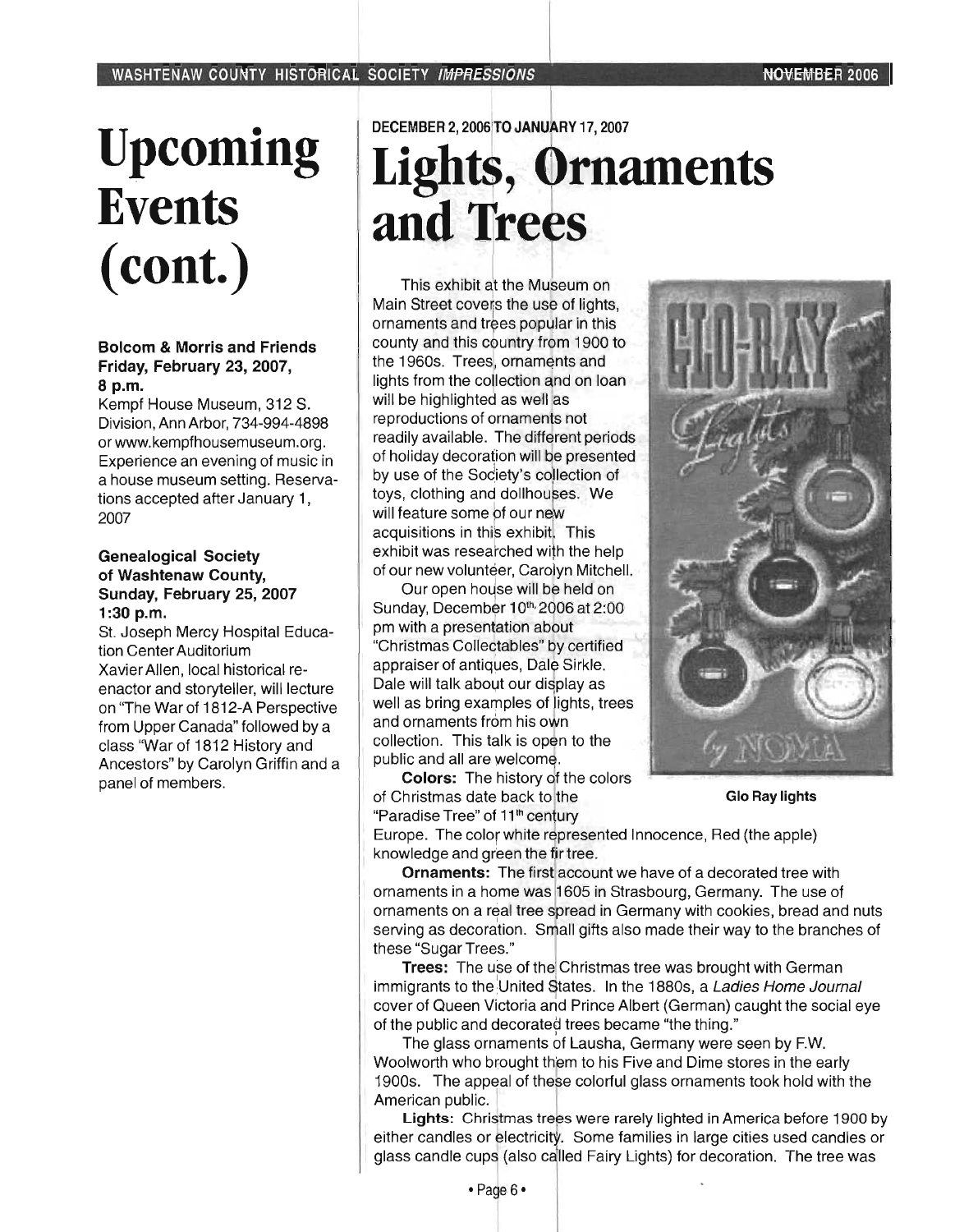kept in a room behind closed doors until Christmas Eve. The candles were lit and only then was the door opened so that the children could see the tree.

Lighting a tree with candles or electricity wasn't common even during the prosperous Roaring Twenties. Only after World War II did a lighted Christmas tree become universal in America.

### Early Electric Christmas Lighting in America

The world's first practical light bulb was invented by Thomas Edison in 1879. In 1882, an associate of his, Edward Johnson, is credited with electrically lighting a Christmas tree for the first time. The tree was set up in the parlour of his New York City home in the first section of that city to be wired for electricity.

In 1895, President Grover Cleveland displayed the first Christmas tree lighted electrically in the White House. It was a magnificent tree with more than 100 multicolored lights. This event generated enough publicity that members of "high society" began hosting Christmas tree parties. This remained a pastime for the rich since a typical lighted tree cost upwards of \$300 (over \$2000 today), including a generator and the services of a wireman.

#### Electric Christmas Lights 1900-1920

Early homes were wired for ceiling or wall lighting only, and the only way to tap into the electric power circuit was through a light fixture socket. Strings of lights, or festoons, were attached to heavy porcelain and later, composition plastic sockets. "Lamp" was the term used in Edison's time for all forms of electric lights (light bulb is a fairly recent term). The "lamps" in each festoon were pear-shaped clear glass or clear glass painted in various colors. Only more expensive lamps were made of colored glass, and some were "frosted" by dipping clear glass in acid. Later lamps were produced in globe shapes.

World War I closed the import market to the United States. Since electric Christmas tree lights were becoming popular in the United States, an enterprising man named Louis Szel went to Japan in 1917 to start the industry there and teach the technique to laborers.

Concurrently, the General Electric Company began developing filaments made of a fragile metal called "tungsten" for household light bulbs around 1910. This material was superior to carbon-it burned cooler and longer, used less current, produced a whiter light, and provided consistent



String of round Christmas lights

light output from lamp to lamp. General Electric called these lamps "Mazda" after the Persian god of light, Athura Mazda, and they became the standard for the industry. Around 1920, General Electric commissioned the famous painter, Maxfield Parrish, to create advertising for the Mazda lights.

#### The Roaring Twenties, 1921-1929

The American Christmas tree lighting came into its own in the early part of the 1920s. The public embraced the idea of lighting trees electrically, and many more towns and cities were wired for electricity. By 1930, most homes were wired for the now standard two-bladed wall plugs, making decorating with electric lights more convenient.

In tune with the times, General Electric and Edison Electric sponsored many "decorating with color-light" contests in an effort to increase sales of the new product. The strategyworked, and within several years communities across the country were holding competitions at Christmas.

#### The Depression Years, 1930-1940

By 1930, Americans were feeling the full effect of the stock market crash in 1929. Most people had little or no money for unnecessary luxuries such as Christmas tree lights, so they either went without or made do with old sets.

As the Depression dragged on, Christmas lights sales were half of what they had been at the beginning of the decade. Lighting companies introduced a large variety of new designs and novelty lights in an attempt to spur sales. Most of these lights were of Japanese manufacture, with one remarkable exception. About 1932, the Matchless Company introduced Matchless Stars, beautiful solid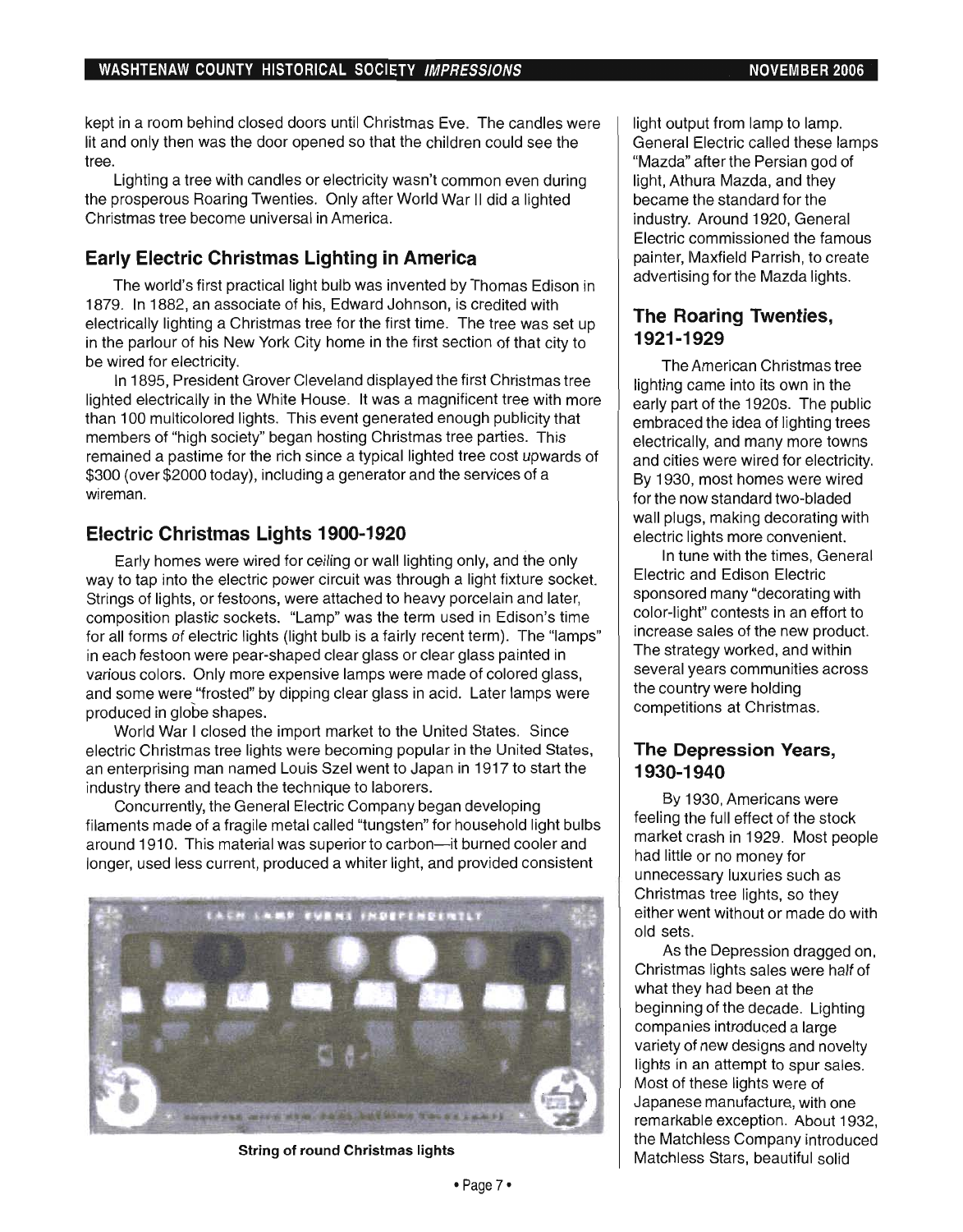glass ornaments surrounding a brighter than normal lamp. The glass points and crystal center were imported from Czechoslovakia and assembled in the United States. Due to their high cost and economic conditions, they were only moderate sellers. After World War II, when Czech glass was no longer available, they were manufactured with Lucite until the Matchless Company ceased producing them in the 1950s.

### **The War Years, 1941-1948**

In October 1941 , NOMA issued their product catalogue featuring several new products, including an illuminated tree top angel. The company was set for a heavy selling year when disaster struck. On December 7, 1941 , the Japanese attacked the U.S. naval base in Pearl Harbor, and the next day President Roosevelt declared war on Japan.

The war had an immediate and drastic effect on Christmas light manufacturing and sales. Most American companies turned their production lines over to whatever they could produce that would help the war effort. Metals of all types were in short supply, and no electric Christmas lights were made during the war years. Sets in warehouse storage were sold as long as they lasted, and after that Americans made do with old sets just as they had done during the Depression.

Artwork used on boxes became more somber, using less color to save on precious supplies. In addition, wartime boxes were of thinner construction than those made earlier

#### **After the War Years, 1946-1950**

With the world at peace, American Christmas celebrations became grander and grander. Lighting companies took a year to achieve full production again, but by 1946 they were able to offer many innovative lighting outfits, plus old standbys.

The most famous innovation of the period was the bubble light. Although they were invented in the late 1930s, they could not be produced until 1946 due to the Depression and World War II. NOMA first massmarketed their Bubble Lites in 1946. The lights consisted of a glass tube filled with a chemical called methylene chloride and a plastic base that holds a light bulb in close contact with the tube. The units bubble whenever heated, and the chemical has such a low boiling point that it will even bubble from the heat of a hand or sunlight from a window.

### **The 19605**

The trend toward ever larger and grander Christmas celebrations continued through the 1960s. Two noteworthy innovations occurred during this era, miniature or "fairy" lights and aluminum Christmas trees.

"Fairy" lights were introduced from Italy in the late 1950s and swept the country in the 1960s. The design and construction improved until they became the accepted form of Christmas lighting to this day.

In 1959, the Aluminum Specialty Company introduced the first aluminum Christmas tree. One of their toy sales managers, Tom Gannon, came up with the idea and it was an immediate success. Other companies soon began to produce aluminum trees which were popular until the late 1960s. Due to the extreme danger of using electric lights on highly-conductive aluminum tree branches, rotating multi-colored floodlights, called color wheels, were sold to illuminate the trees.

The trees lost popularity just as quickly as they had gained it, due in part to a well-received television cartoon, the Charlie Brown Christmas Show in 1965. Charlie Brown refused to buy an aluminum Christmas tree, and the American public decided that he was right.

Other decorations include lighted figures and novelty items that were introduced to the American public almost as soon as Christmas lights. Some examples are candles, wreaths, angels, and Santa Claus, among other figures. Lighted table top trees were also an important line for most Christmas lighting companies from the late 1930s and throughout the 1940s and 1950s.



Bubble light